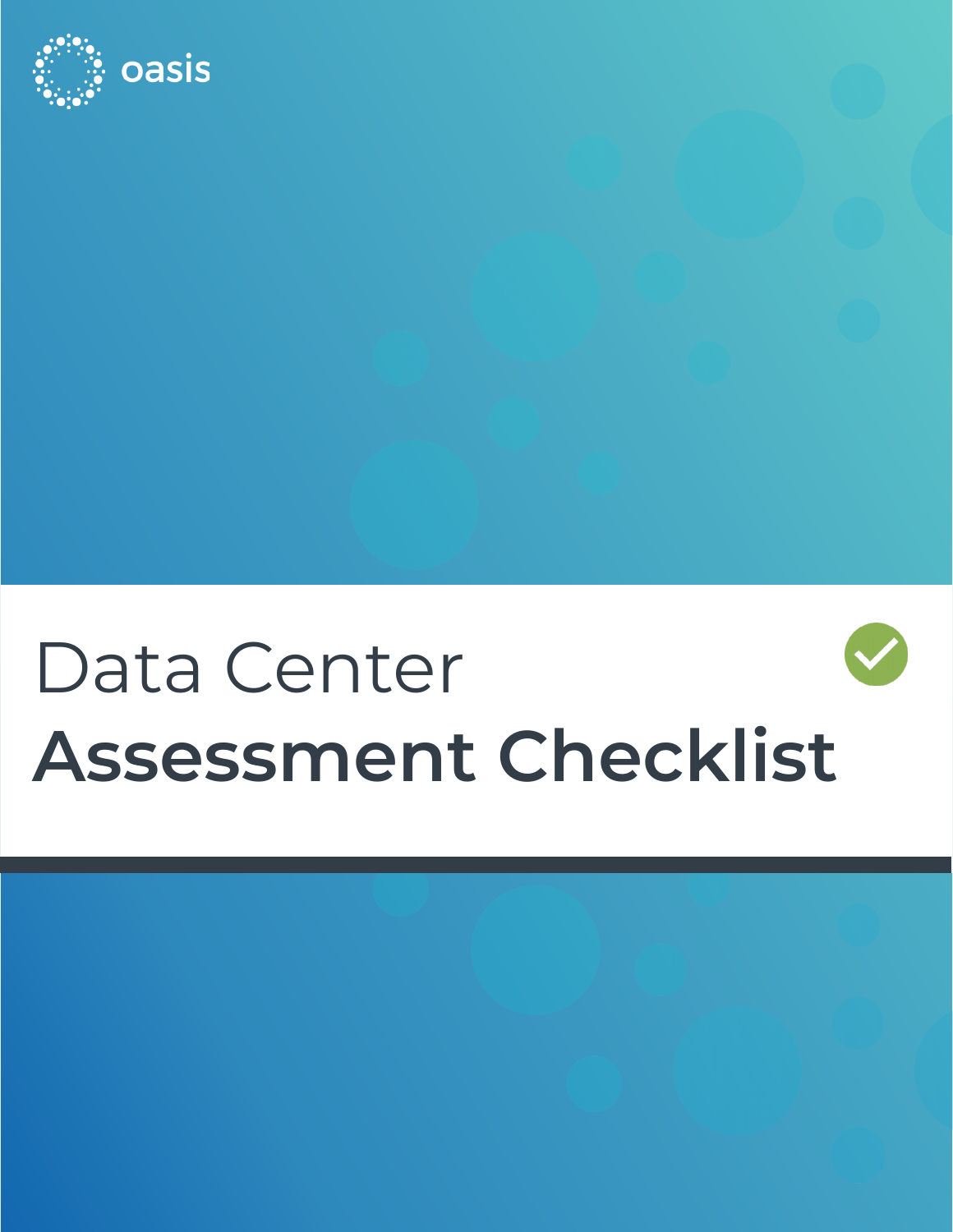| <b>Feature</b>                                                            | Recommended      | Facility A Facility B Facility C |  |
|---------------------------------------------------------------------------|------------------|----------------------------------|--|
| <b>My Business Requirements</b>                                           |                  |                                  |  |
| Legal                                                                     | Dependent        |                                  |  |
| Regulatory                                                                | Dependent        |                                  |  |
| Statutory                                                                 | Dependent        |                                  |  |
| Contractual                                                               | Dependent        |                                  |  |
| Other                                                                     | Dependent        |                                  |  |
|                                                                           |                  |                                  |  |
| <b>Compliance &amp; Certifications</b>                                    |                  |                                  |  |
| <b>HIPAA</b>                                                              | Dependent        |                                  |  |
| PCI-DSS                                                                   | Dependent        |                                  |  |
| <b>NIST Cloud</b>                                                         | Dependent        |                                  |  |
| SSAE-16                                                                   | Dependent        |                                  |  |
| <b>ISAE-3402</b>                                                          | Dependent        |                                  |  |
| <b>ISO 27001</b>                                                          | Dependent        |                                  |  |
| <b>NIST 800-53</b>                                                        | Dependent        |                                  |  |
| NIST 800-53                                                               | Dependent        |                                  |  |
| <b>ITIL</b>                                                               | Dependent        |                                  |  |
|                                                                           |                  |                                  |  |
| Power                                                                     |                  |                                  |  |
| <b>Total Power Capacity</b>                                               | Dependent        |                                  |  |
| Power Density per Rack                                                    | Dependent        |                                  |  |
| UPS designed with a maintenance bypass, allowing live full<br>replacement | Yes              |                                  |  |
| Two independent substations                                               | Yes              |                                  |  |
| Substation feed dedicated to data center facility                         | Yes              |                                  |  |
| Substations fed by independent sources on the electrical grid             | Yes              |                                  |  |
| Substation feeds enter the property via diverse routes                    | Yes              |                                  |  |
| Each UPS has an A and B utility feed                                      | Yes              |                                  |  |
| Maintenance bypass is UPS protected                                       | Yes              |                                  |  |
| Diesel fuel onsite underground storage                                    | Yes              |                                  |  |
| Uptime                                                                    | 99.99% or higher |                                  |  |
|                                                                           |                  |                                  |  |
| <b>Structure</b>                                                          |                  |                                  |  |
| Square footage                                                            |                  |                                  |  |
| Number of stories                                                         |                  |                                  |  |
| Number of truck, shipping bays                                            |                  |                                  |  |
| Number of freight elevators                                               |                  |                                  |  |
| Data center is a master-planned, purpose-built facility                   | Yes              |                                  |  |
| Walls built to withstand 215 MPH wind                                     | Yes              |                                  |  |
| Walls have at least 6 inches of concrete                                  | Yes              |                                  |  |
| Roof is at least 6.5 inches of concrete thick                             | Yes              |                                  |  |
| Raised floor point load capacity at least 5,000 lbs                       | Yes              |                                  |  |

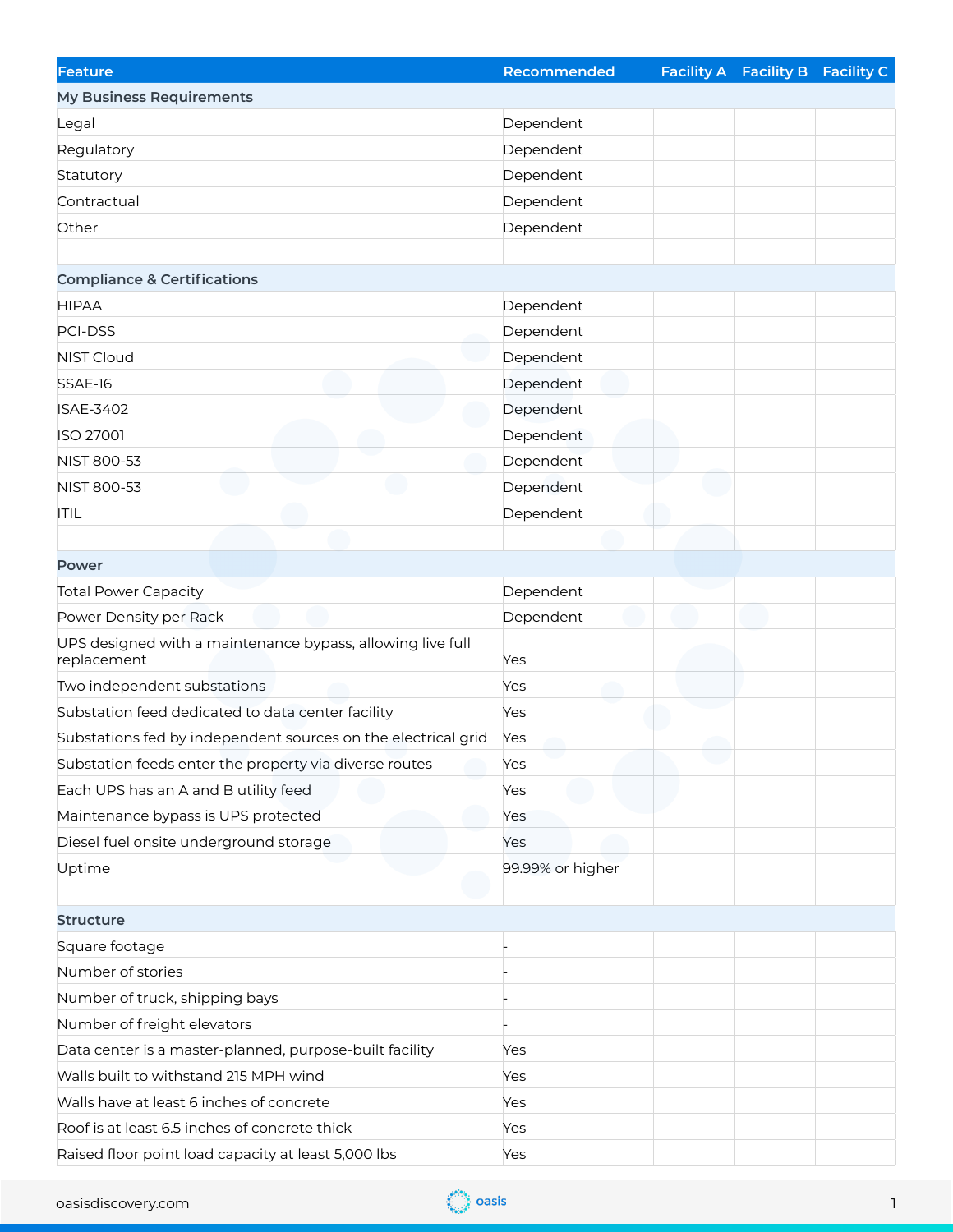| <b>Feature</b>                                                              | Recommended                   | Facility A Facility B Facility C |  |
|-----------------------------------------------------------------------------|-------------------------------|----------------------------------|--|
| Hot aisle/cold aisle containment                                            | Yes                           |                                  |  |
| Water or air cooled chilled water design                                    | Yes                           |                                  |  |
| Located farther than one mile from highway                                  | Yes                           |                                  |  |
| Located farther than one mile from train tracks                             | Yes                           |                                  |  |
| Located outside of moderate/high natural disaster risk zones                | Yes                           |                                  |  |
| Easily accessible from airport or highway                                   | Yes                           |                                  |  |
| Located in the flood plain                                                  | <b>No</b>                     |                                  |  |
| Fire suppression system                                                     | Yes                           |                                  |  |
|                                                                             |                               |                                  |  |
| <b>Security</b>                                                             |                               |                                  |  |
| Facility is staffed 24/7/365                                                | Yes                           |                                  |  |
| Protected by perimeter fencing                                              | Yes                           |                                  |  |
| Centralized security at loading docks and main entry points                 | Yes                           |                                  |  |
| Digital video recording of all personnel at all time                        | Yes                           |                                  |  |
| Digital video recording archived                                            | Yes                           |                                  |  |
| Armed guards                                                                | Yes                           |                                  |  |
| Biometric verification                                                      | Yes                           |                                  |  |
| Authorized visitor list                                                     | Yes                           |                                  |  |
| Keycards                                                                    | Yes                           |                                  |  |
| Other certifications                                                        |                               |                                  |  |
|                                                                             |                               |                                  |  |
| Connectivity                                                                |                               |                                  |  |
| Carrier-neutral                                                             | Yes                           |                                  |  |
| Private data transport between data centers                                 | Yes                           |                                  |  |
| Blended internet service offered                                            | Yes                           |                                  |  |
| Internal meet-me-room (MMR) or telecom exchange point                       | Yes                           |                                  |  |
| Core network equipment protected from customer access                       | Yes                           |                                  |  |
| Dual paths                                                                  | Yes                           |                                  |  |
| Diverse paths                                                               | Yes                           |                                  |  |
| Diverse entry points (300+ feet between entries)                            | Yes                           |                                  |  |
| Data transport between facilities available                                 | Yes                           |                                  |  |
| Data transport is diverse and redundant                                     | Yes                           |                                  |  |
| <b>DDoS Mitigation Services</b>                                             | Available through<br>partners |                                  |  |
| 100% SLA on all elements of data center provider supplied con-<br>nectivity | Available through<br>partners |                                  |  |
|                                                                             |                               |                                  |  |
| <b>Redundancy and Resiliency</b>                                            |                               |                                  |  |
| Provided disaster recovery plan and results                                 | Yes                           |                                  |  |
| Redundancy structure                                                        | $2N+1$                        |                                  |  |

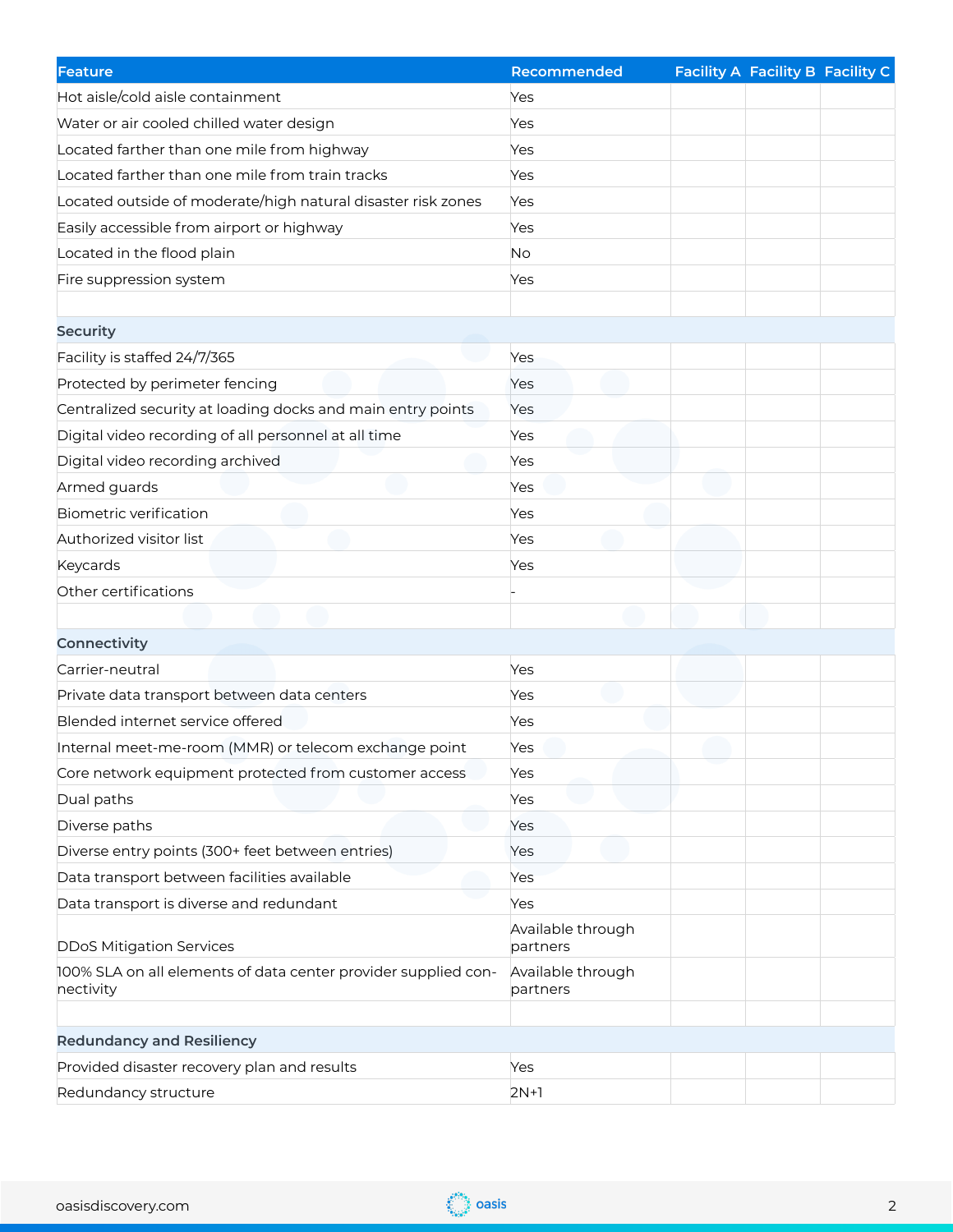| <b>Feature</b>                                  | Recommended   | <b>Facility A Facility B Facility C</b> |  |
|-------------------------------------------------|---------------|-----------------------------------------|--|
| <b>Service &amp; Support</b>                    |               |                                         |  |
| Managed shipping and receiving                  | Yes           |                                         |  |
| Chain of custody media handling                 | Yes           |                                         |  |
| Remote hands service                            | Yes           |                                         |  |
| Available technical staff                       | Yes           |                                         |  |
| Access to managed service providers             | Yes           |                                         |  |
| Rack and stack                                  | Yes           |                                         |  |
| Cabling                                         | Yes           |                                         |  |
| Power cycling                                   | Yes           |                                         |  |
| Available staging area                          | Yes           |                                         |  |
| Secure storage or lockers                       | Yes           |                                         |  |
| Meeting space                                   | Yes           |                                         |  |
| Breakroom                                       | Yes           |                                         |  |
|                                                 |               |                                         |  |
| <b>Corporate Overview</b>                       |               |                                         |  |
| Years founded                                   |               |                                         |  |
| Financially stable and profitable               |               |                                         |  |
| Core focus is owning and operating data centers |               |                                         |  |
| Company has multiple data centers               |               |                                         |  |
| Can provide references                          |               |                                         |  |
| Company has standardized data center hardware   |               |                                         |  |
| Privately held                                  |               |                                         |  |
| Publicly traded                                 |               |                                         |  |
|                                                 |               |                                         |  |
| Cost                                            |               |                                         |  |
| Pricing structure                               |               |                                         |  |
| Contract term                                   |               |                                         |  |
| Base price                                      |               |                                         |  |
| Setup fees                                      |               |                                         |  |
| Hourly fees                                     |               |                                         |  |
| Service fees                                    |               |                                         |  |
| Tax rate                                        |               |                                         |  |
|                                                 |               |                                         |  |
| Sustainability                                  |               |                                         |  |
| <b>PUE Score</b>                                | 1.59 or lower |                                         |  |
| <b>DCIE</b>                                     | 67% or higher |                                         |  |
| Renewable energy commitment                     | Yes           |                                         |  |
| Renewable procurement                           | Yes           |                                         |  |
| Green energy usage percentage                   |               |                                         |  |
| Emissions                                       |               |                                         |  |
| Certifications or awards                        |               |                                         |  |